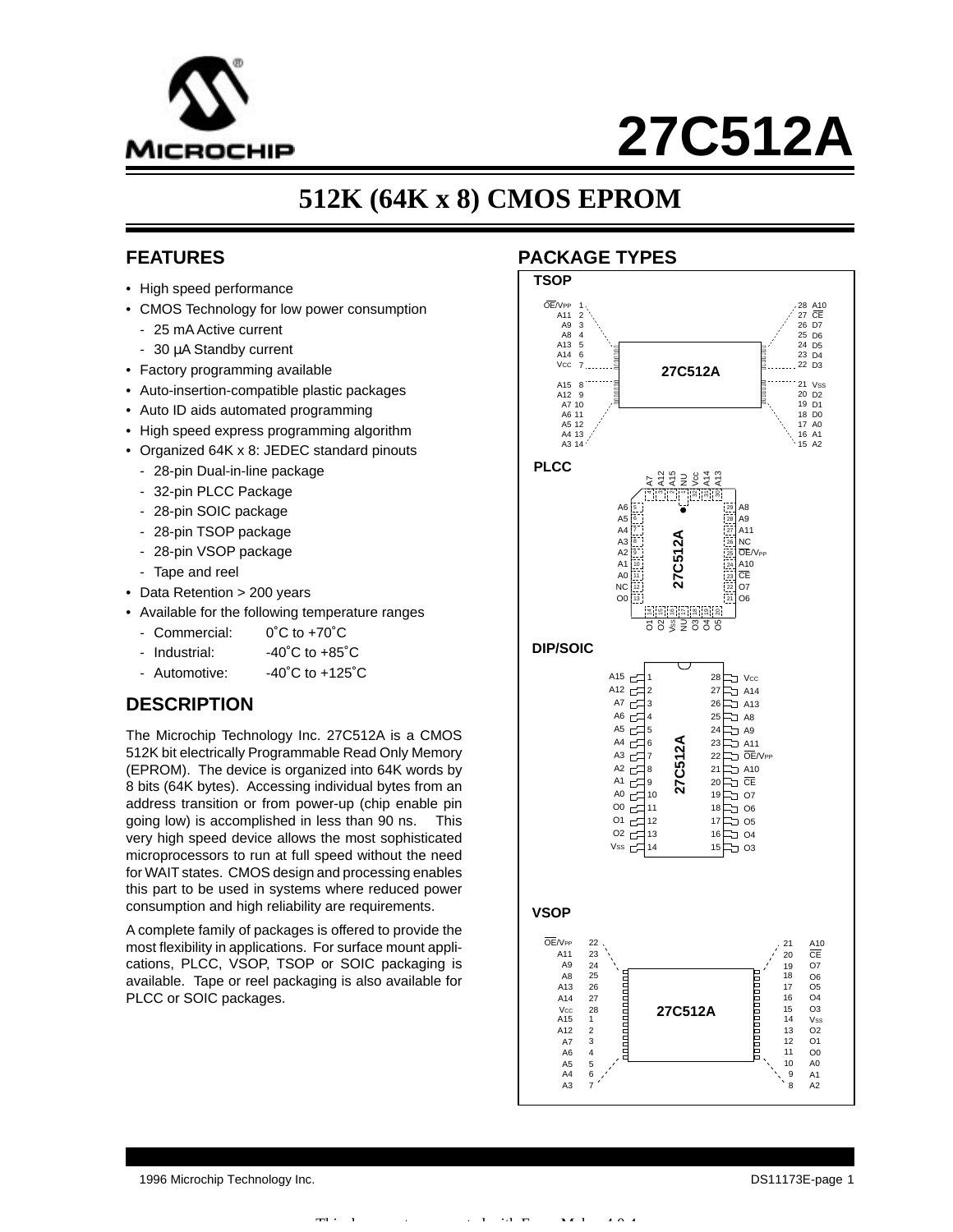# **1.0 ELECTRICAL CHARACTERISTICS**

### **1.1 Maximum Ratings\***

| Vcc and input voltages w.r.t. Vss  -0.6V to +7.25V |
|----------------------------------------------------|
| VPP voltage w.r.t. Vss during                      |
|                                                    |
| Output voltage w.r.t. Vss  - 0.6V to Vcc +1.0V     |
|                                                    |
| Ambient temp. with power applied  -65°C to +125°C  |

\*Notice: Stresses above those listed under "Maximum Ratings" may cause permanent damage to the device. This is a stress rating only and functional operation of the device at those or any other conditions above those indicated in the operation listings of this specification is not implied. Exposure to maximum rating conditions for extended periods may affect device reliability.

# **TABLE 1-1: PIN FUNCTION TABLE**

| <b>Name</b> | <b>Function</b>                                |
|-------------|------------------------------------------------|
| A0-A15      | Address Inputs                                 |
| ŒΕ          | Chip Enable                                    |
| OF/VPP      | Output Enable/Programming Voltage              |
| O0 - O7     | Data Output                                    |
| Vcc.        | +5V Power Supply                               |
| Vss         | Ground                                         |
| NC.         | No Connection; No Internal Connec-<br>tion     |
| NU          | Not Used: No External Connection is<br>Allowed |

|                                  |                  |                                                    |                                      | $VCC = +5V \pm 10\%$<br>Commercial:<br>Industrial: | Extended (Automotive): | Tamb = $0^{\circ}$ C to +70 $^{\circ}$ C<br>Tamb = $-40^{\circ}$ C to $+85^{\circ}$ C<br>Tamb = $-40^{\circ}$ C to $+125^{\circ}$ C |                                                                                                                                                             |  |
|----------------------------------|------------------|----------------------------------------------------|--------------------------------------|----------------------------------------------------|------------------------|-------------------------------------------------------------------------------------------------------------------------------------|-------------------------------------------------------------------------------------------------------------------------------------------------------------|--|
| <b>Parameter</b>                 | Part*            | <b>Status</b>                                      | Symbol                               | <b>Min</b>                                         | <b>Max</b>             | <b>Units</b>                                                                                                                        | <b>Conditions</b>                                                                                                                                           |  |
| Input Voltages                   | all              | Logic "1"<br>Logic "0"                             | <b>VIH</b><br><b>VIL</b>             | 2.0<br>$-0.5$                                      | $VCC+1$<br>0.8         | $\vee$<br>$\vee$                                                                                                                    |                                                                                                                                                             |  |
| Input Leakage                    | all              |                                                    | Iц                                   | $-10$                                              | 10                     | μA                                                                                                                                  | $VIN = 0$ to $VCC$                                                                                                                                          |  |
| <b>Output Voltages</b>           | all              | Logic "1"<br>Logic "0"                             | <b>VOH</b><br><b>VOL</b>             | 2.4                                                | 0.45                   | V<br>$\vee$                                                                                                                         | $IOH = -400 \mu A$<br>$IoL = 2.1 mA$                                                                                                                        |  |
| Output Leakage                   | all              |                                                    | <b>ILO</b>                           | $-10$                                              | 10                     | μA                                                                                                                                  | $VOUT = 0V$ to $VCC$                                                                                                                                        |  |
| Input Capacitance                | all              |                                                    | <b>CIN</b>                           |                                                    | 6                      | рF                                                                                                                                  | $VIN = 0V$ ; Tamb = 25°C;<br>$f = 1$ MHz                                                                                                                    |  |
| <b>Output Capacitance</b>        | all              |                                                    | COUT                                 |                                                    | 12                     | рF                                                                                                                                  | VOUT = $0V$ ; Tamb = $25^{\circ}$ C;<br>$f = 1$ MHz                                                                                                         |  |
| Power Supply Current,<br>Active  | C<br>I, E        | TTL input<br><b>TTL</b> input                      | Icc<br>Icc                           |                                                    | 25<br>35               | mA<br>mA                                                                                                                            | $Vcc = 5.5V$<br>$f = 1$ MHz:<br>$\overline{OE}/VPP = \overline{CE} = VIL$ ;<br>$IOUT = 0 mA$ :<br>$VIL = -0.1$ to 0.8V;<br>$VIH = 2.0$ to $VCC$ ;<br>Note 1 |  |
| Power Supply Current,<br>Standby | С<br>I, E<br>all | TTL input<br><b>TTL</b> input<br><b>CMOS</b> input | ICC(S)TLL<br>ICC(S)TLL<br>ICC(S)CMOS |                                                    | 1<br>2<br>30           | mA<br>mA<br>μA                                                                                                                      | $\overline{CE}$ = Vcc $\pm$ 0.2V                                                                                                                            |  |

# **TABLE 1-2: READ OPERATION DC CHARACTERISTICS**

\* Parts: C=Commercial Temperature Range; I, E=Industrial and Extended Temperature Ranges

Note 1: Typical active current increases .75 mA per MHz up to operating frequency for all temperature ranges.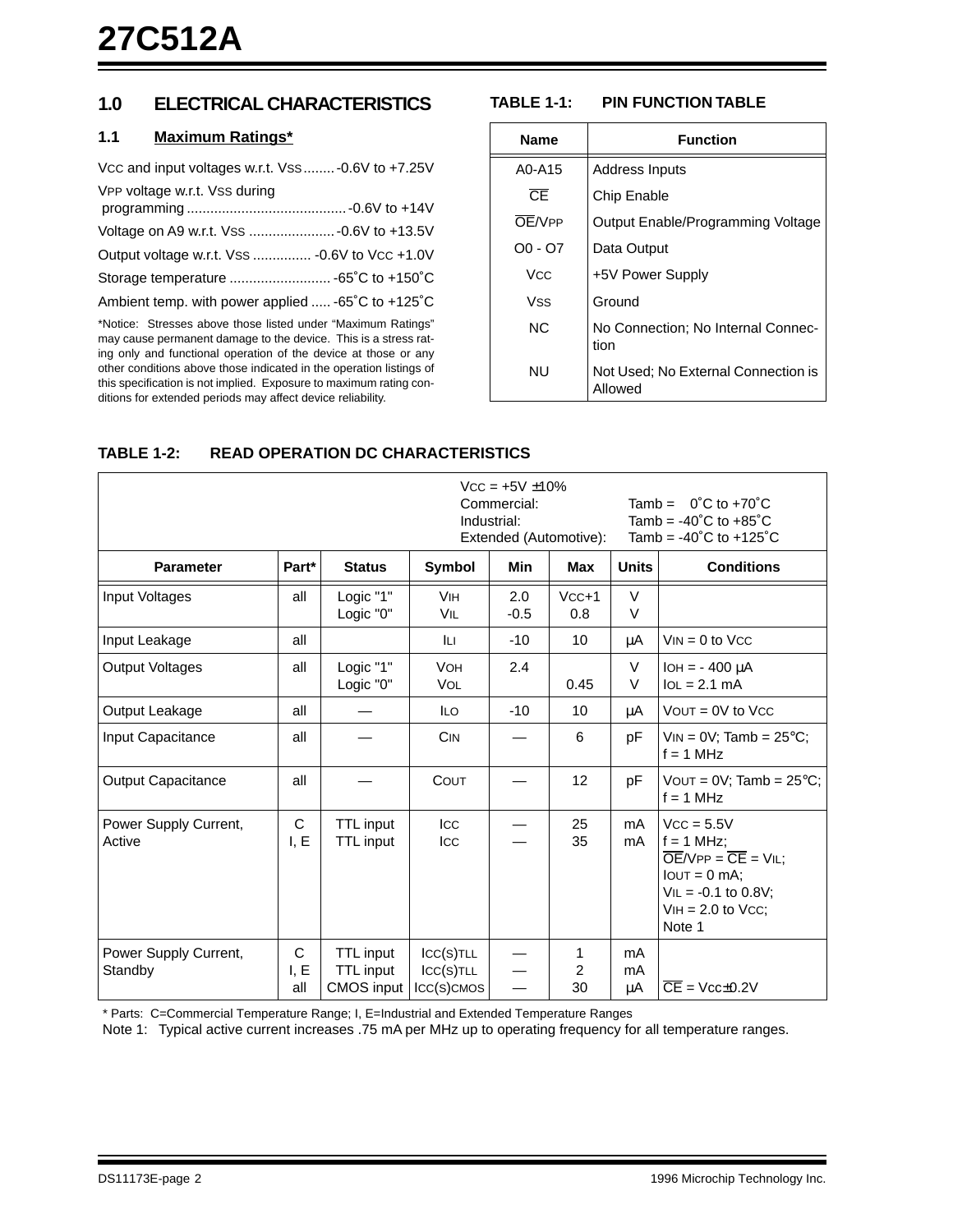#### **TABLE 1-3: READ OPERATION AC CHARACTERISTICS**

|                                                                            | Output Load:    | AC Testing Waveform:<br>Ambient Temperature: | Input Rise and Fall Times: |          | 1 TTL Load + 100 pF<br>10 <sub>ns</sub><br>Commercial:<br>Industrial:<br>Extended (Automotive): |            |           | $VIH = 2.4V$ and $VIL = .45V$ ; $VOH = 2.0V$ and $VOL = 0.8V$<br>Tamb = $0^{\circ}$ C to +70 $^{\circ}$ C<br>Tamb = $-40^{\circ}$ C to $+85^{\circ}$ C<br>Tamb = $-40^{\circ}$ C to $+125^{\circ}$ C |           |              |                                                 |
|----------------------------------------------------------------------------|-----------------|----------------------------------------------|----------------------------|----------|-------------------------------------------------------------------------------------------------|------------|-----------|------------------------------------------------------------------------------------------------------------------------------------------------------------------------------------------------------|-----------|--------------|-------------------------------------------------|
| <b>Parameter</b>                                                           |                 |                                              | 27C512-90*                 |          | 27C512-10*                                                                                      |            | 27C512-12 |                                                                                                                                                                                                      | 27C512-15 |              | <b>Conditions</b>                               |
|                                                                            | Sym             | Min                                          | Max                        | Min      | Max                                                                                             | <b>Min</b> | Max       | <b>Min</b>                                                                                                                                                                                           | Max       | <b>Units</b> |                                                 |
| <b>Address to Output</b><br>Delay                                          | tACC            |                                              | 90                         |          | 100                                                                                             |            | 120       |                                                                                                                                                                                                      | 150       | ns           | $\overline{CE} = \overline{OE}/$<br>$VPP = VIL$ |
| CE to Output Delay                                                         | tCE             |                                              | 90                         |          | 100                                                                                             |            | 120       |                                                                                                                                                                                                      | 150       | ns           | $\overline{OE}/VPP =$<br>VIL                    |
| OE to Output Delay                                                         | toe             |                                              | 40                         |          | 40                                                                                              |            | 50        |                                                                                                                                                                                                      | 60        | ns           | $\overline{CE}$ = $VIL$                         |
| OE to Output High<br>Impedance                                             | <b>tOFF</b>     | $\Omega$                                     | 35                         | $\Omega$ | 35                                                                                              | $\Omega$   | 40        | $\Omega$                                                                                                                                                                                             | 45        | ns           |                                                 |
| Output Hold from<br>Address, CE or OE/<br>VPP, whichever<br>occurred first | to <sub>H</sub> | $\Omega$                                     |                            | $\Omega$ |                                                                                                 | $\Omega$   |           | $\Omega$                                                                                                                                                                                             |           | ns           |                                                 |

 $*90/10$  AC Testing Waveforms: VIH = 3.0V and VIL = 0V; VOH = 1.5V and VOL = 1.5V Output Load: 1 TTL Load + 30 pF

#### **FIGURE 1-1: READ WAVEFORMS**

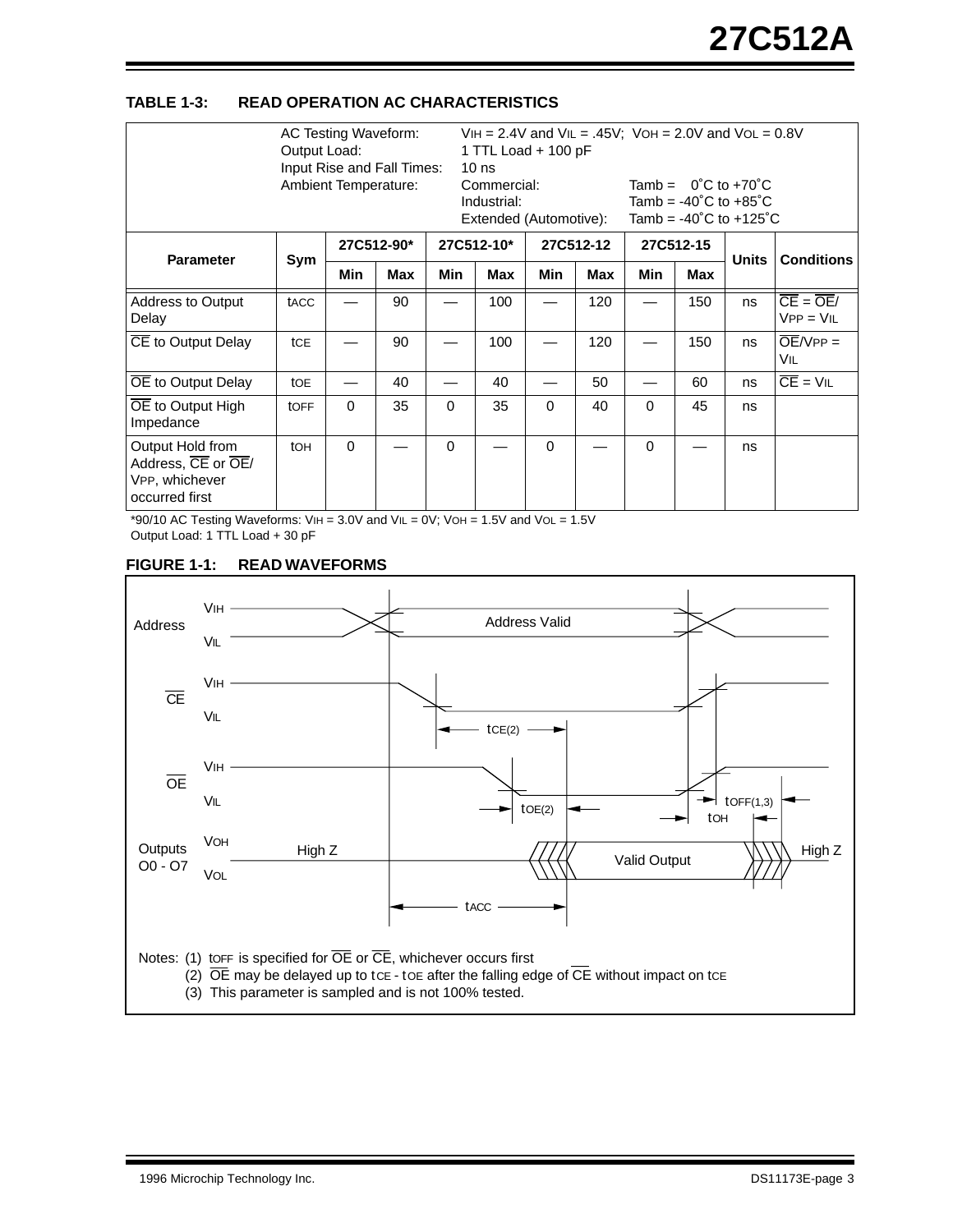# **TABLE 1-4: PROGRAMMING DC CHARACTERISTICS**

| Ambient Temperature: Tamb = $25^{\circ}C \pm 5^{\circ}C$<br>$Vcc = 6.5V \pm 0.25V$ , $\overline{OE}/VPP = VH = 13.0V \pm 0.25V$ |                        |                          |               |                |              |                                      |  |  |
|---------------------------------------------------------------------------------------------------------------------------------|------------------------|--------------------------|---------------|----------------|--------------|--------------------------------------|--|--|
| <b>Parameter</b>                                                                                                                | <b>Status</b>          | <b>Symbol</b>            | Min.          | Max.           | <b>Units</b> | <b>Conditions (See Note 1)</b>       |  |  |
| Input Voltages                                                                                                                  | Logic "1"<br>Logic "0" | <b>VIH</b><br>Vil        | 2.0<br>$-0.1$ | $VCC+1$<br>0.8 | $\vee$<br>V  |                                      |  |  |
| Input Leakage                                                                                                                   |                        | ĪЦ                       | $-10$         | 10             | μA           | $V_{IN} = 0V$ to $V_{CC}$            |  |  |
| <b>Output Voltages</b>                                                                                                          | Logic "1"<br>Logic "0" | <b>VOH</b><br><b>VOL</b> | 2.4<br>—      | 0.45           | V<br>$\vee$  | $IOH = -400 \mu A$<br>$IOL = 2.1 mA$ |  |  |
| Vcc Current, program & verify                                                                                                   |                        | ICC2                     |               | 35             | mA           | $\overline{CF}$ = VII                |  |  |
| OE/VPP Current, program                                                                                                         |                        | IPP2                     |               | 25             | mA           |                                      |  |  |
| A9 Product Identification                                                                                                       |                        | VID                      | 11.5          | 12.5           | V            |                                      |  |  |

Note 1: Vcc must be applied simultaneously or before VPP voltage on  $\overline{OE}$ /VPP and removed simultaneously or after the VPP voltage on OE/VPP.

#### **TABLE 1-5: PROGRAMMING AC CHARACTERISTICS**

| for Program, Program Verify<br>AC Testing Waveform: VIH=2.4V and VIL=0.45V; VOH=2.0V; VOL=0.8V<br>and Program Inhibit Modes<br>Ambient Temperature: $25^{\circ}$ C $\pm 5^{\circ}$ C<br>$Vcc = 6.5V \pm 0.25V$ , $\overline{OE}/VPP = VH = 13.0V \pm 0.25 V$ |                  |                |      |              |                |  |  |  |  |
|--------------------------------------------------------------------------------------------------------------------------------------------------------------------------------------------------------------------------------------------------------------|------------------|----------------|------|--------------|----------------|--|--|--|--|
| <b>Parameter</b>                                                                                                                                                                                                                                             | Symbol           | Min.           | Max. | <b>Units</b> | <b>Remarks</b> |  |  |  |  |
| Address Set-Up Time                                                                                                                                                                                                                                          | tAS              | $\overline{2}$ |      | μs           |                |  |  |  |  |
| Data Set-Up Time                                                                                                                                                                                                                                             | t <sub>DS</sub>  | 2              |      | μs           |                |  |  |  |  |
| Data Hold Time                                                                                                                                                                                                                                               | t <sub>DH</sub>  | 2              |      | μs           |                |  |  |  |  |
| Address Hold Time                                                                                                                                                                                                                                            | tAH              | 0              |      | μs           |                |  |  |  |  |
| Float Delay (2)                                                                                                                                                                                                                                              | tDF              | $\Omega$       | 130  | ns           |                |  |  |  |  |
| Vcc Set-Up Time                                                                                                                                                                                                                                              | tvcs             | $\overline{2}$ |      | μs           |                |  |  |  |  |
| Program Pulse Width (1)                                                                                                                                                                                                                                      | tPW              | 95             | 105  | <b>us</b>    | 100 µs typical |  |  |  |  |
| CE Set-Up Time                                                                                                                                                                                                                                               | tCES             | $\overline{2}$ |      | μs           |                |  |  |  |  |
| OE Set-Up Time                                                                                                                                                                                                                                               | toes             | $\overline{2}$ |      | μs           |                |  |  |  |  |
| OE Hold Time                                                                                                                                                                                                                                                 | tOEH             | 2              |      | μs           |                |  |  |  |  |
| <b>OE</b> Recovery Time                                                                                                                                                                                                                                      | to <sub>R</sub>  | $\overline{2}$ |      | μs           |                |  |  |  |  |
| OE /VPP Rise Time During Programming                                                                                                                                                                                                                         | t <sub>PRT</sub> | 50             |      | ns           |                |  |  |  |  |

Note 1: For express algorithm, initial programming width tolerance is 100  $\mu$ s  $\pm$ 5%.

2: This parameter is only sampled and not 100% teted. Output float is defined as the point where data is no longer driven (see timing diagram).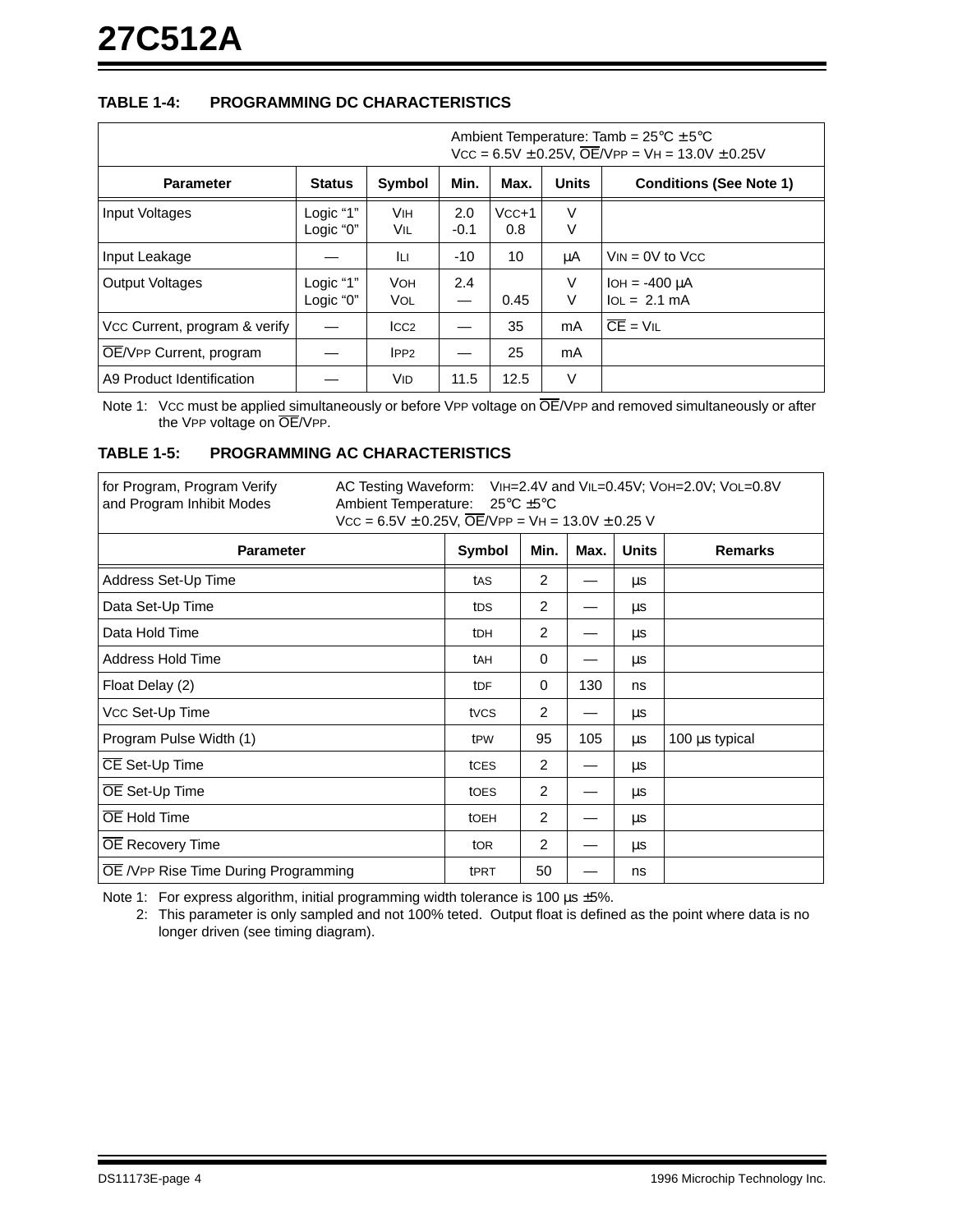

| <b>Operation Mode</b> | CE         | <b>OE/VPP</b> | A9 | $00 - 07$            |
|-----------------------|------------|---------------|----|----------------------|
| Read                  | VIL        | VIL           | X  | <b>DOUT</b>          |
| Program               | VIL        | VH.           | X  | <b>DIN</b>           |
| Program Verify        | VIL        | <b>VIL</b>    | х  | <b>DOUT</b>          |
| Program Inhibit       | <b>VIH</b> | Vн            | X  | High Z               |
| Standby               | <b>VIH</b> | X             | X  | High Z               |
| <b>Output Disable</b> | VIL        | Vін           | X  | High Z               |
| Identity              | VIL        | VIL           | Vн | <b>Identity Code</b> |

**TABLE 1-6: MODES**

 $X = Don't Care$ 

# **1.2 Read Mode**

(See Timing Diagrams and AC Characteristics)

Read Mode is accessed when

- a) the CE pin is low to power up (enable) the chip
- b) the OE/VPP pin is low to gate the data to the output pins

For Read operations, if the addresses are stable, the address access time (tacc) is equal to the delay from  $\overline{CE}$  to output (tce). Data is transferred to the output after a delay (toe) from the falling edge of  $\overline{OE}$ /VPP.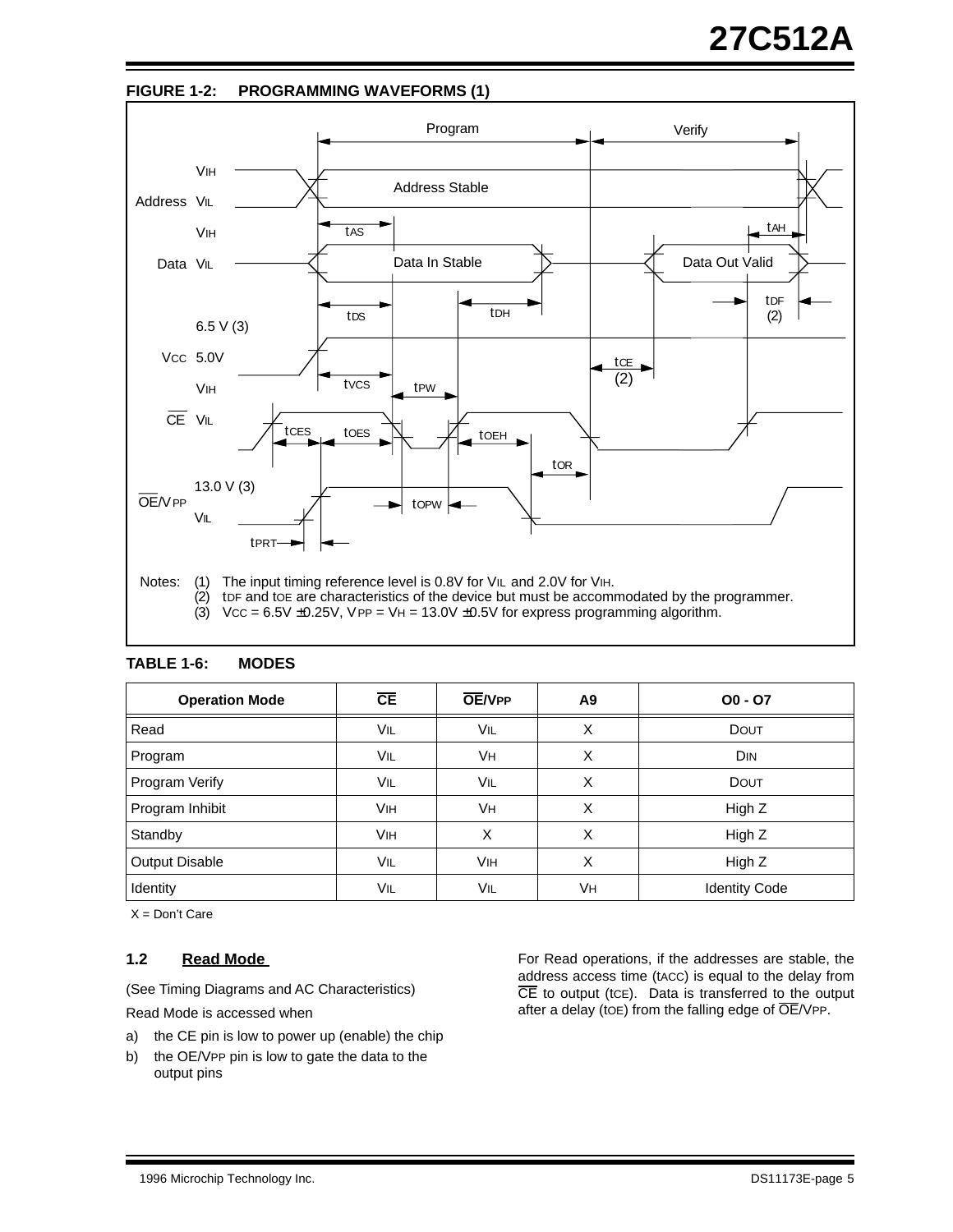#### **1.3 Standby Mode**

The standby mode is entered when the  $\overline{CE}$  pin is high, and the program mode is not identified.

When this conditions are met, the supply current will drop from 25 mA to 30  $\mu$ A.

#### **1.4 Output Enable OE/VPP**

This multifunction pin eliminates bus connection in multiple bus microprocessor systems and the outputs go to high impedance when:

• the  $\overline{OE}/V$ PP pin is high (VIH).

When a VH input is applied to this pin, it supplies the programming voltage (VPP) to the device.

#### **1.5 Erase Mode (UV Windowed Versions)**

Windowed products offer the ability to erase the memory array. The memory matrix is erased to the all "1's" state as a result of being exposed to ultraviolet light. To ensure complete erasure, a dose of 15 watt-second/  $cm<sup>2</sup>$  is required. This means that the device window must be placed within one inch and directly underneath an ultraviolet lamp with a wavelength of 2537 Angstroms, intensity of 12,000 mW/cm<sup>2</sup> for approximately 40 minutes.

#### **1.6 Programming Mode**

The Express algorithm must be used for best results. It has been developed to improve programming yields and throughput times in a production environment. Up to 10 100-microsecond pulses are applied until the byte is verified. A flowchart of the Express algorithm is shown in [Figure 1-3](#page-6-0).

Programming takes place when:

- a) VCC is brought to the proper voltage,
- b)  $\overline{OE}/V$ PP is brought to the proper VH level, and
- c)  $\overline{CE}$  line is low.

Since the erased state is "1" in the array, programming of "0" is required. The address to be programmed is set via pins A0 - A15 and the data to be programmed is presented to pins O0 - O7. When data and address are stable, a low going pulse on the  $\overline{CE}$  line programs that location.

#### **1.7 Verify**

After the array has been programmed it must be verified to ensure all the bits have been correctly programmed. This mode is entered when all the following conditions are met:

- a) VCC is at the proper level,
- b) the OE/VPP pin is low, and
- c) the  $\overline{CE}$  line is low.

#### **1.8 Inhibit**

When programming multiple devices in parallel with different data, only CE needs to be under separate control to each device. By pulsing the  $\overline{CE}$  line low on a particular device, that device will be programmed; all other devices with CE held high will not be programmed with the data (although address and data will be available on their input pins).

#### **1.9 Identity Mode**

In this mode specific data is output which identifies the manufacturer as Microchip Technology Inc. and the device type. This mode is entered when Pin A9 is taken to VH (11.5V to 12.5V). The CE and OE/VPP lines must be at VIL. A0 is used to access any of the two non-erasable bytes whose data appears on O0 through O7.

| Pin                          | Input          |   | Output |   |        |        |                  |              |        |             |
|------------------------------|----------------|---|--------|---|--------|--------|------------------|--------------|--------|-------------|
| <b>Identity</b>              | A <sub>0</sub> | 0 | Ο<br>6 | 5 | Ο<br>4 | Ο<br>3 | O<br>$\mathbf 2$ | $\mathbf{o}$ | O<br>0 | н<br>е<br>x |
| Manufacturer<br>Device Type* | Vil<br>Vıн     |   | 0<br>0 |   |        |        |                  |              |        | 29          |

\* Code subject to change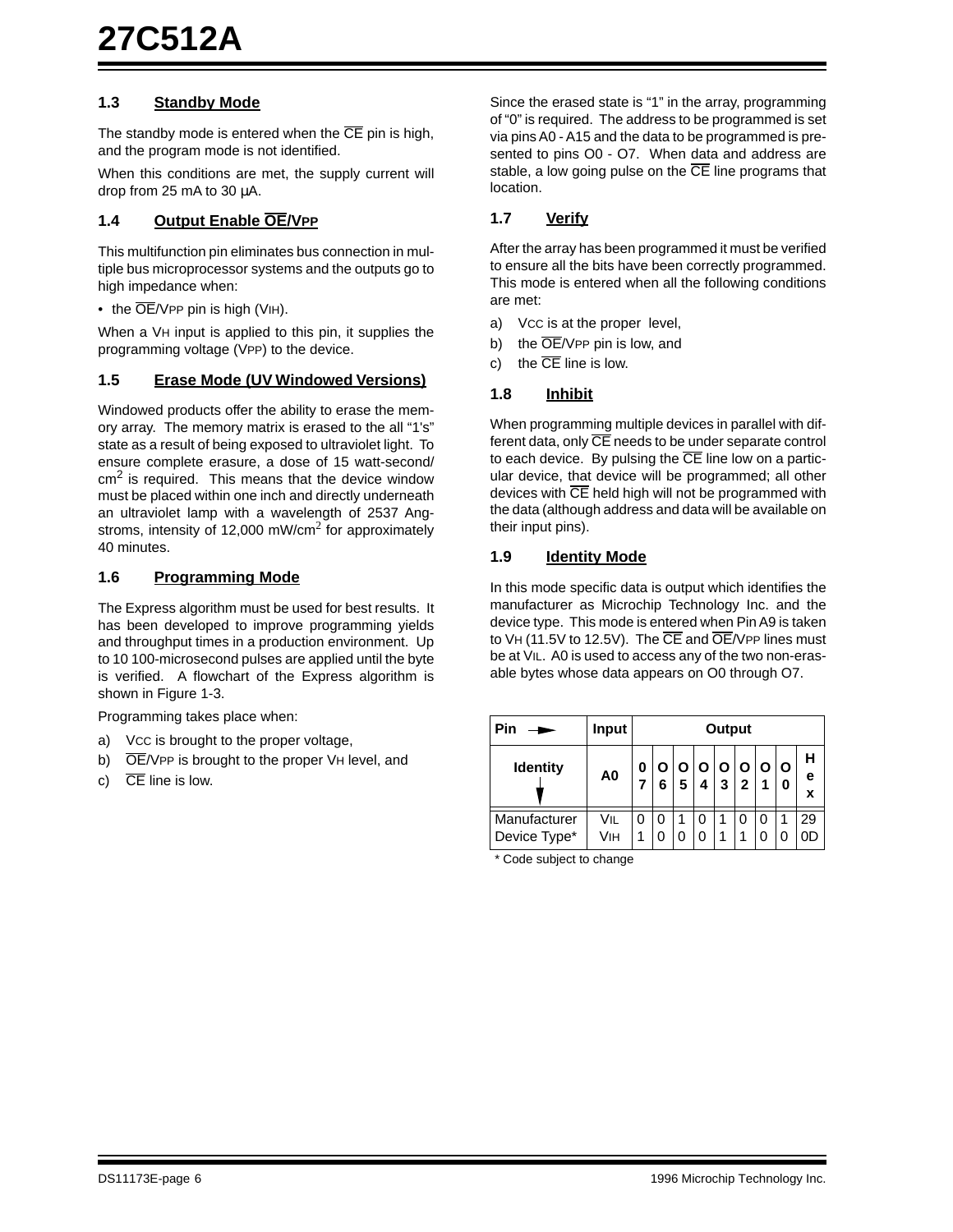

<span id="page-6-0"></span>**FIGURE 1-3: PROGRAMMING EXPRESS ALGORITHM**